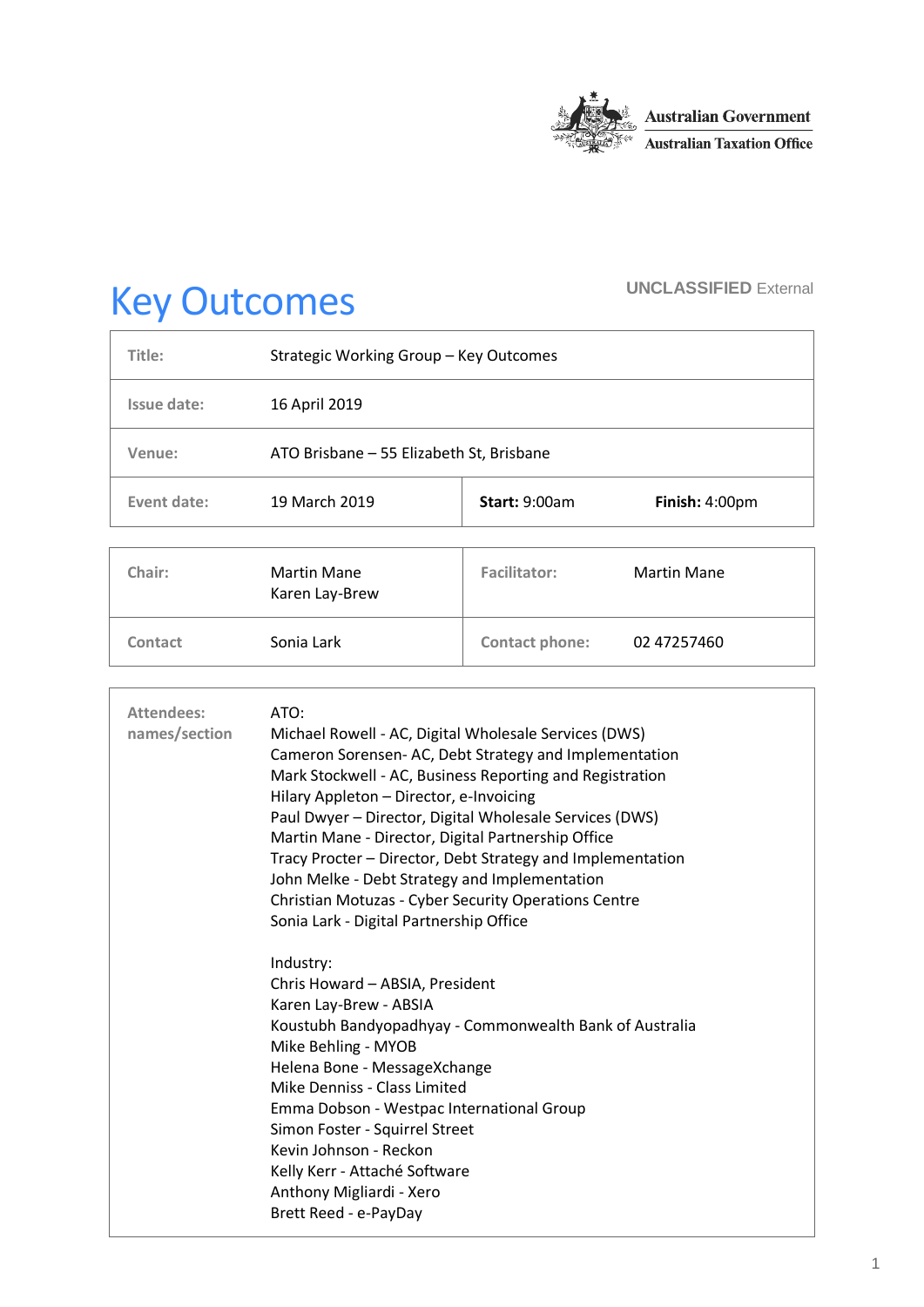|                                   | Karl Farrand - TaxLab<br>Michael Wright - Sage                                                                                                                                                   |
|-----------------------------------|--------------------------------------------------------------------------------------------------------------------------------------------------------------------------------------------------|
| <b>Apologies:</b><br>name/section | Simon Kert - Director, Forensics and Investigations<br>Michael Karavas -Director, Single Touch Payroll<br>Paul Stasinowsky - Single Touch Payroll<br>Mike Roberts - TaxLab<br>Jack Wee - Catsoft |

**Next meeting** 19 June 2019

# **Agenda item: 1 – Welcome and introductions**

Martin Mane welcomed the group, and the new members were introduced.

# **Agenda item: 2 – Recap on key pieces of work initiated last year**

#### DSP Metrics

Martin Mane presented the view of DSP metrics and service transaction and error data to the group. The metrics were well-received, but the group agreed there was more work required to make the reported data more meaningful, particularly around incident management.

Karen Lay-Brew reminded the group to be more problem-solving than technical, and to be mindful of this when considering a dashboard for this group.

The group was also very interested in having the DPO provide more granular data around errorreporting, particularly the numbers of each error type per DSP.

Karen stated that the metrics are meaningful for specific purposes, and to consider what metrics are relevant for the SWG.

#### Focus Groups

Due to the time constraints, the members were directed to the slide pack for the overview of each of the current focus group discussions.

# **Agenda item: 3 – Payment thinking**

Cameron Sorensen provided some context on the continuing discussions around payment thinking strategies to drive the front-end of the system, making it as easy as possible to pay on time. Payment thinking is one of the ATO top four corporate initiatives, and Debt are taking a debt management approach that aspires to have the correct amount of tax paid on time. Small business are responsible for two-thirds of ATO debt, and 92% use the services of a registered agent.

Karen Lay-Brew commented that some small business owners don't understand the status of their business and may not be aware that they need or want advice. The challenge is how to frame the problem.

Simon Foster commented that the ATO is perceived as the 'easiest not to pay' by much of the business community, as many suppliers chase debt very aggressively.

Cameron went on to describe some of the behavioural insights which influence the debt models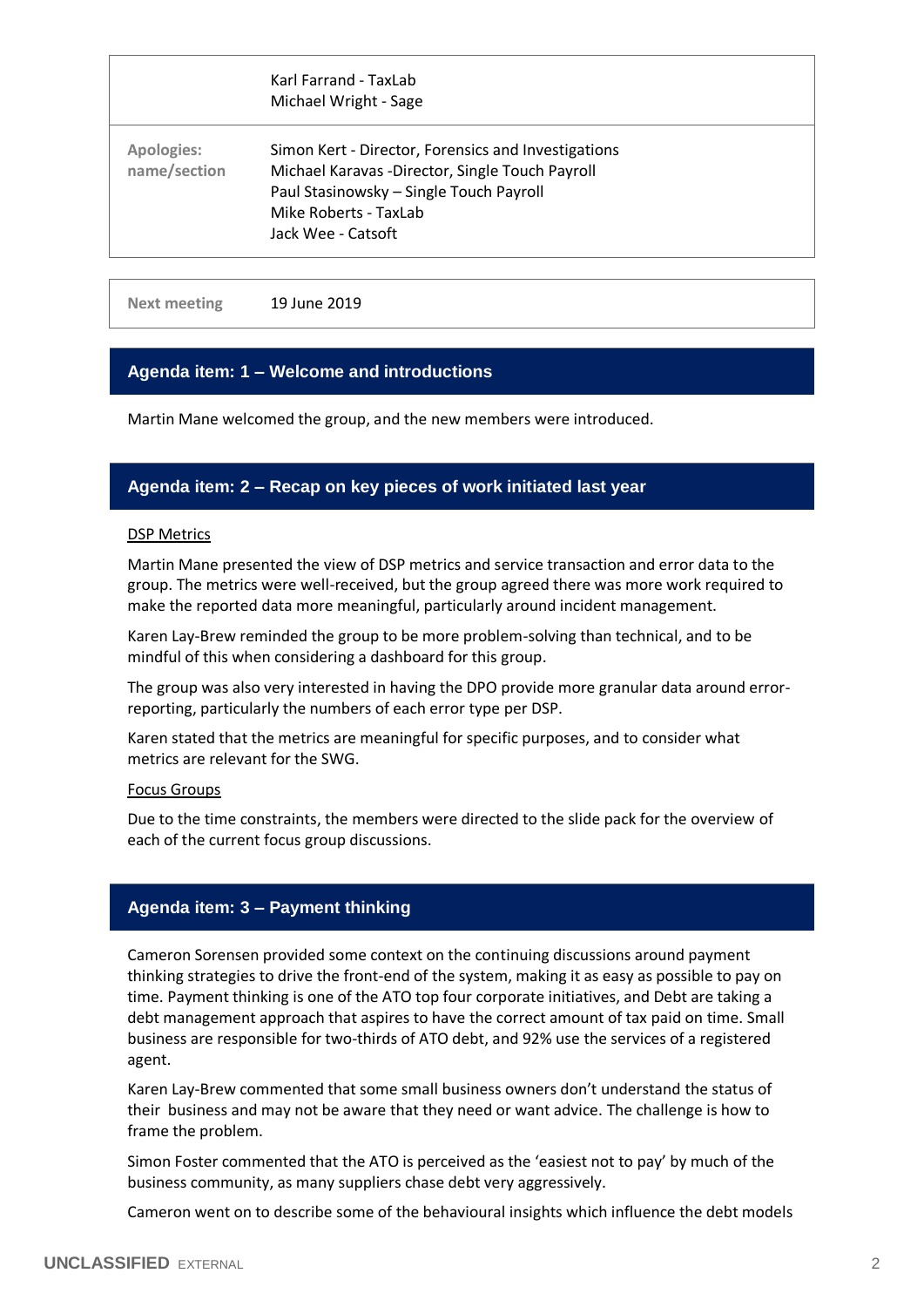# **Agenda item: 3 – Payment thinking**

which have shown to increase the probability to pay.

Anthony Migliardi suggested that DSPs could use the debt models and insights, alerts, patterns of SMSs, etc., to highlight the debt issues to the agent. He suggested the ATO could 'push' these types of details to the DSP rather than the DSP 'polling' for the information.

Kevin Johnson raised an issue related to Div 293 assessments, and the disparity between due dates for the liability and the timeframe allowed for the superfund to transfer the amounts across. Cameron Sorensen advised these cases were being managed.

Tracy Procter said that the ATO wants to make it as easy as possible for taxpayers to pay the right amount of tax on time. She advised that feedback from taxpayers is they have no visibility of their net tax position, and that improved visibility would assist in managing cash flow. She went on to say that they want to work with DSPs to assist small business using software to:

- See their net position at any time
- Encourage voluntary online payments

Cameron Sorensen made the offer for DSPs to have one-on-one sessions with his team.

DSPs should contact [DPO@ato.gov.au](mailto:DPO@ato.gov.au) if they would like to arrange a session.

| <b>Action item:</b><br>20190319 01 | Due date:<br>Wednesday 19 June 2019                                                                                                                      | <b>Responsibility:</b><br>Debt                    |
|------------------------------------|----------------------------------------------------------------------------------------------------------------------------------------------------------|---------------------------------------------------|
| that do not.                       | Debt to provide some data comparing the debt population that utilise software against to those                                                           |                                                   |
|                                    |                                                                                                                                                          |                                                   |
| <b>Action item:</b><br>20190319 02 | Due date:<br>Tuesday 30 April 2019                                                                                                                       | <b>Responsibility:</b><br><b>Cameron Sorensen</b> |
| of debts.                          | Cameron Sorensen to provide a communication pack to DSPs regarding strategies for recovery                                                               |                                                   |
|                                    |                                                                                                                                                          |                                                   |
| <b>Action item:</b><br>20190319 03 | Due date:<br>Wednesday 15 May 2019                                                                                                                       | <b>Responsibility:</b><br><b>DSPs</b>             |
|                                    | DSPs will provide their ideas on how they can facilitate on-time payments in their software.<br>Please email this information through to DPO@ato.gov.au. |                                                   |
|                                    |                                                                                                                                                          |                                                   |
| <b>Action item:</b><br>20190319_04 | Due date:<br>Wednesday 15 May 2019                                                                                                                       | <b>Responsibility:</b><br><b>DPO</b>              |
| process.                           | A focus group will be established to look at ways to simplify the payment on time end to end                                                             |                                                   |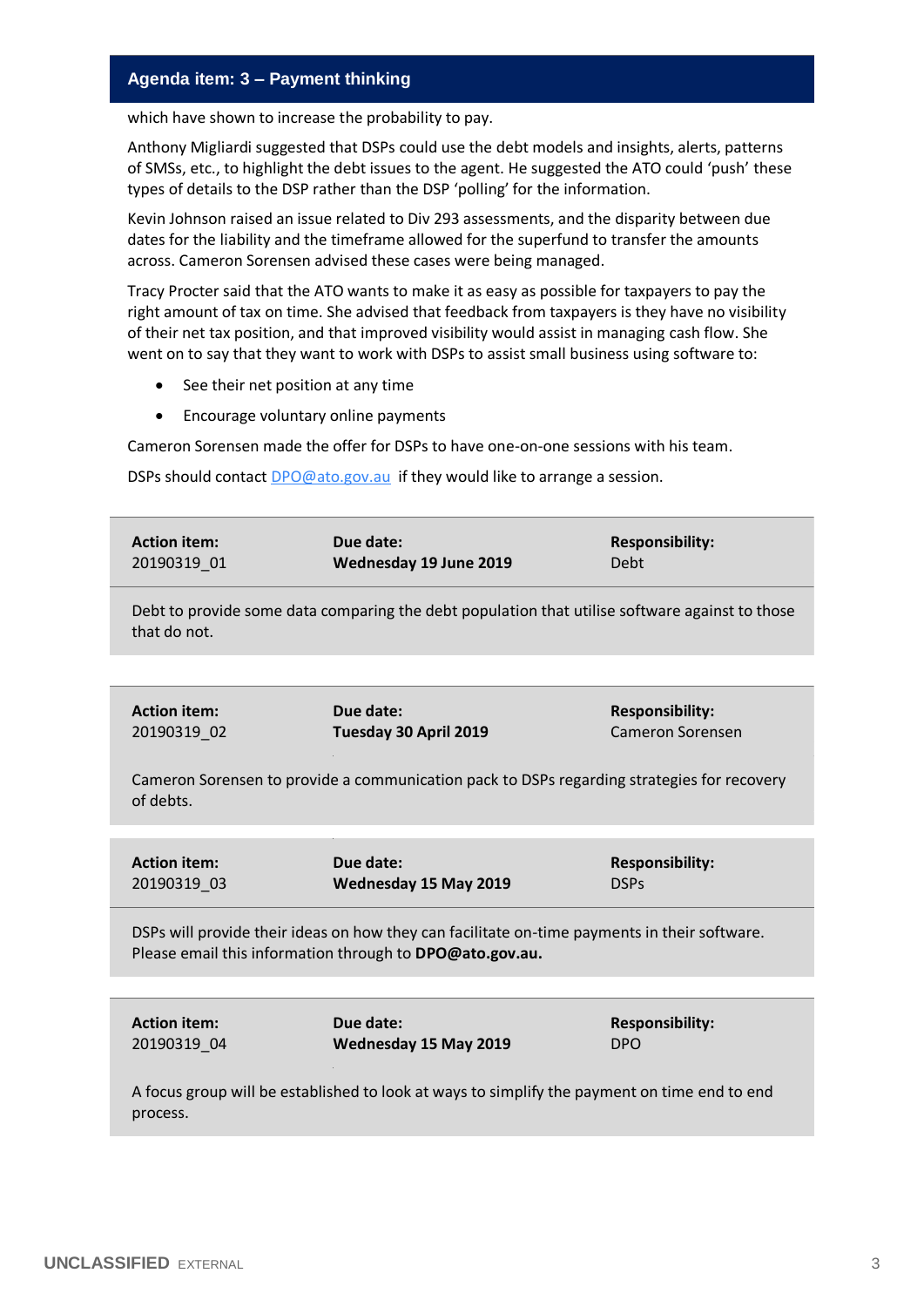# **Agenda item: 4 – Future of e-Invoicing**

Mark Stockwell gave a brief overview the benefits of e-Invoicing, the journey so far, and the current work occurring to transition the trans-Tasman framework to PEPPOL.

Hilary Appleton shared some insights gained from the public beta trial:

- ATO needs to ensure sufficient details are provided in the framework to eliminate the possibility of differing interpretations
- Government/Business needs to be ready, as with the PEPPOL environment, access points on-board themselves

 Industry was very co-operative, all participants were invested in making the trial happen easily

A couple of members expressed concerns that the momentum gained through the public beta trial has since been lost.

There are outstanding issues around governance and security which need to be addressed.

The project will now include e-Procurement in addition to e-Invoicing.

Karen Lay-Brew advised that ABSIA has started conversations on learning from the EU on standardised approach to onboarding. She went on to mention that although the Digital Transformation Agency (DTA) is the central agency, they are not involved with implementation. E-Invoicing adoption will be driven through shared servicing. The real benefits to the community will be seen within the broader economy, but there are challenges:

- How do we get business on board?
- How do we get small business on board?

Mark Stockwell went on to provide some further detail around the transition plan from the trans-Tasman framework to PEPPOL.

The PEPPOL framework consists of:

- Documents (eg: invoice)
- Legal framework/Transport infrastructure agreement (TIA)
- 4-corner model

The European PEPPOL meeting should provide further detail on how to apply like-for-like here.

An aggressive target has been determined for the transition to Service Metadata Locator (SML) – 01/07/2019 – this is the earliest possible date, and a number of factors may ultimately mean this target is not attainable.

A 'gap analysis' is underway, looking at differences between trans-Tasman invoice data structure v's PEPPOL BIS billing as we are now subject to OPEN-PEPPOL rules.

The OASIS sub-committee is also looking at invoicing standards.

We will be drafting an Aust/NZ invoice through April/May.

Each access point in the ecosystem is accredited by OpenPEPPOL.

The group was reminded of the upcoming **e-Invoicing forum on 10 April in Sydney**. If unable to attend in person, a livestream option is available.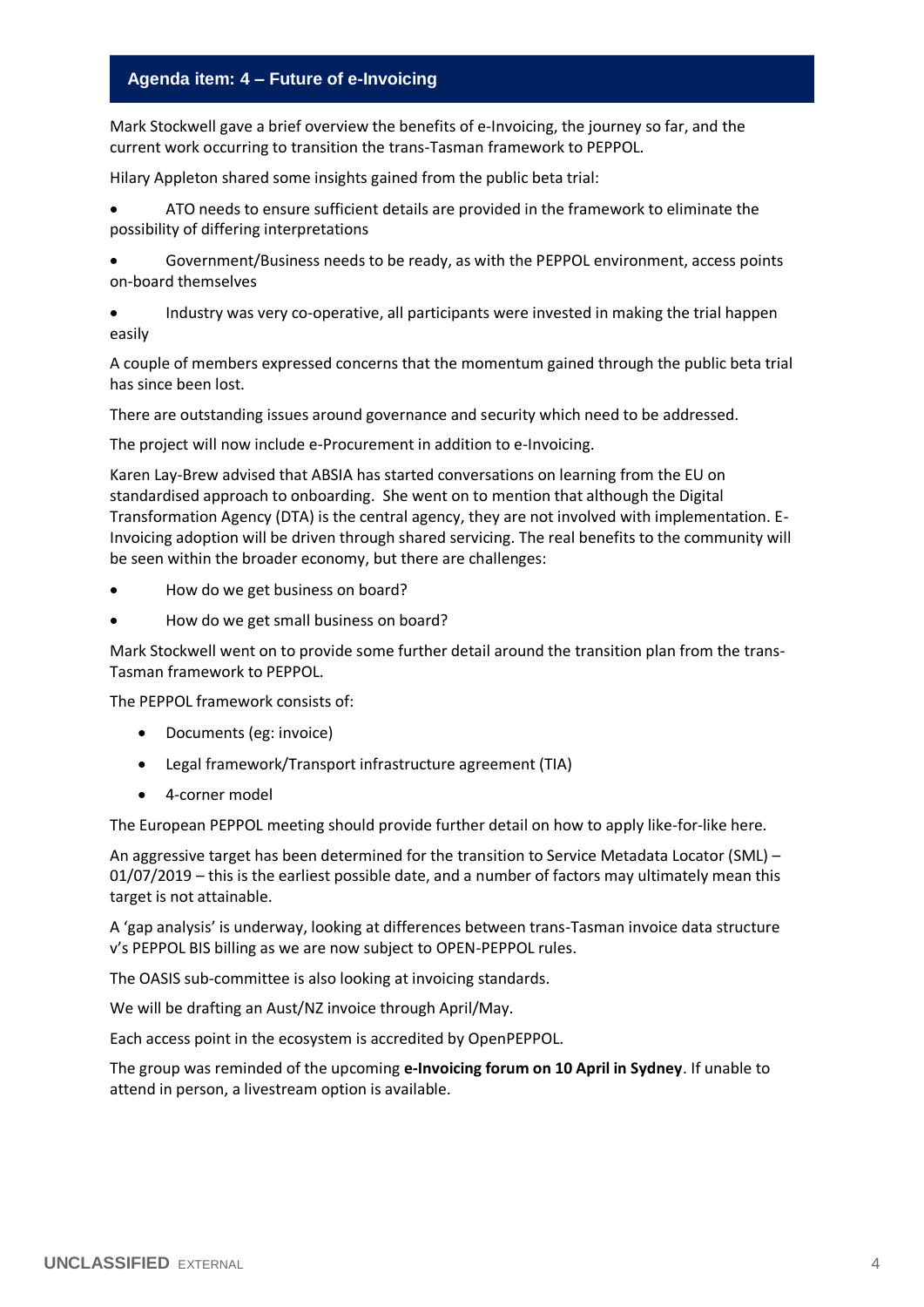**Action item:** 20190319\_05 **Due date: Tuesday 30 April 2019** **Responsibility:** Mark Stockwell

Mark Stockwell will circulate a plan for implementing PEPPOL within Australia and New Zealand.

**Update 16 April**: Australia and New Zealand project teams are working towards the dates announced by the Prime Ministers, intending to have local authorities established by mid-2019 and PEPPOL implementation by the end of the year. Consultation with industry about key features of the PEPPOL implementation in the Trans-Tasman region will commence in May.

# **Agenda item: 5 – Security**

Christian Mostuzas presented an overview of points to consider when managing risks to data when using a Managed Service Provider (MSP).

- 1. A dangerous approach to security is to assume someone else is looking after it
- 2. DSPs need to evaluate the security capabilities of their MSP.
- 3. DSPs need to consider implementing an incident response and communication plan time is a major issue when the breach needs to be 'plugged'.
- 4. DSPs need to understand the current global risks. Security needs to be constantly reviewed as risks are ever-changing, fast-paced and dynamic.

DSPs were very keen to communicate MSP risk-management awareness more broadly, as focus group details are not filtering out to the broader DSP community. (Eg: newsletters, training sessions, through ACSC)

| <b>Action item:</b> | Due date:              | <b>Responsibility:</b> |
|---------------------|------------------------|------------------------|
| 20190319 06         | Wednesday 19 June 2019 | DPO/ABSIA              |

The DPO will work with ABSIA to communicate appropriate and targeted risk-management information to the broader DSP community.

# **Agenda item: 6 – Single Touch Payroll**

### Micro-employers

Michael Karavas discussed some detail around DSPs providing a low-cost STP solution for microemployers (1-4 employees):

- Reduced data-set to help limit the cost to developers
- Micro-employers only need to report standard pay data each pay day, then report oneoff payments through their agent

There will also be the option of an exemption from STP for micro-employers where necessary – they may continue quarterly reporting for PAYGW on their BAS for a period up to two years. (ATO still needs to provide guidance around what we will expect during this period). For some employers with closely-held employees, this will mean making the most-reasonable estimate on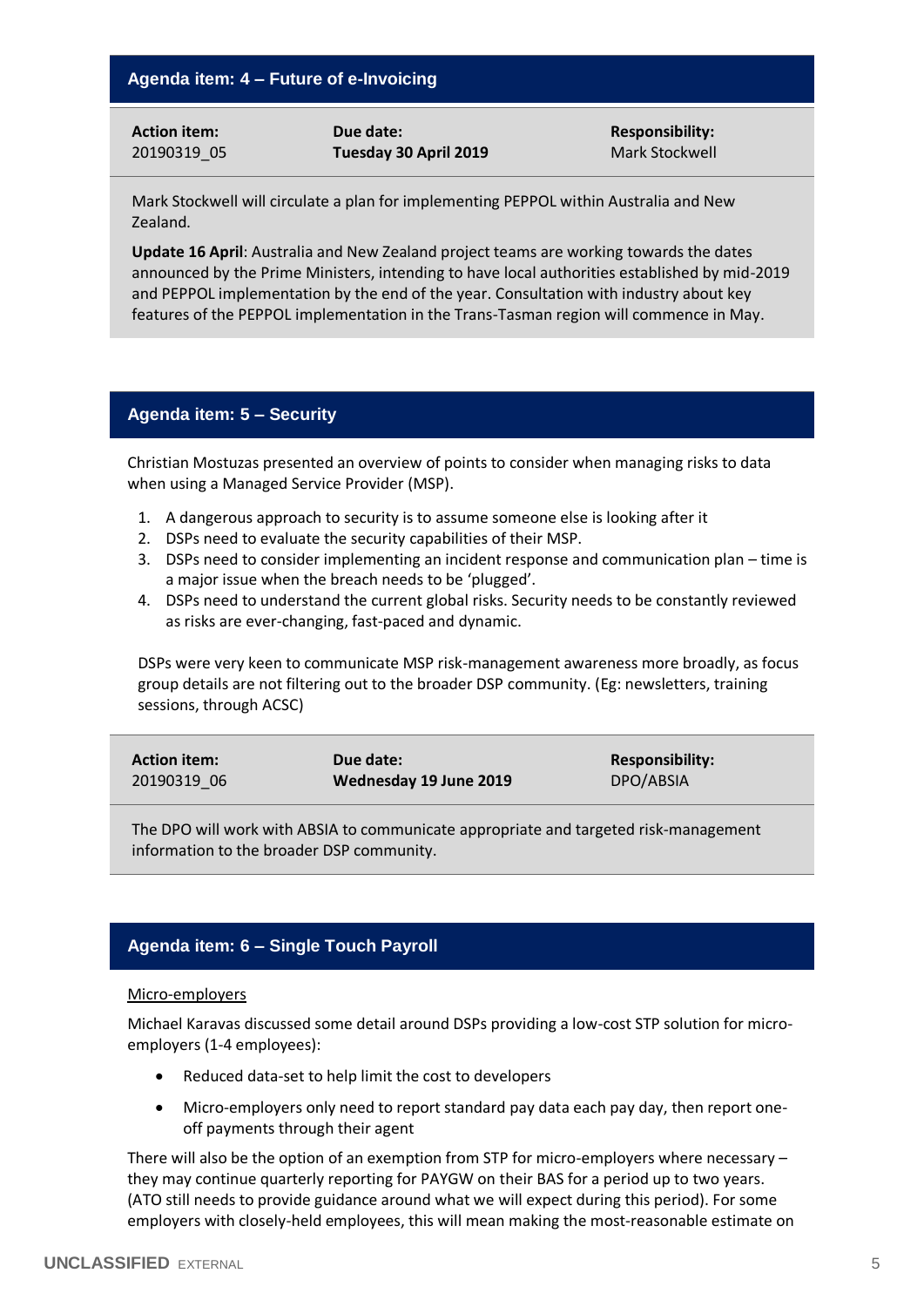# **Agenda item: 6 – Single Touch Payroll**

their BAS, with any required adjustments being lodged on their June BAS.

There will be a retail (tax agent portal) option for agents to select the two-year BAS reporting option.

#### STP changes to BAS pre-fill

Michael Karavas advised that data reported through STP will be made available for BAS pre-fill from 01/01/2020 (wholesale and retail, not paper). This will include monthly and quarterly BAS.

There were a number of questions around specific design elements and validation rules.

Michael also wants to explore options to add a view of the current account balance when a BAS is lodged.

Michael advised these will be discussed in more detail once the Activity Statement changes focus group is established. **The EOI will go out in the DSP Newsletter on 27 March.**

# **Agenda item: 7 – Machine to machine authentication**

Martin Mane presented an overview of the large program of work associated with digital identity and the establishment of a credential for use in machine-to-machine authorisation.

AUSkey which is currently in use in the SBR space will be decommissioned in March 2020, and as such, a new PKI solution is required.

myGovID – this is not the same as a myGov account

myGovID is the credential an individual will use to access all retail government services. The framework will allow it to operate more broadly, just not yet.

The myGovID validation process involves checking the validity of an individual's identity documents. Once a myGovID has been created, an individual connects to any businesses they are the primary contact for,via RAM, and can also authorise others to do things on their behalf (WofG). Authorisations will still be managed in Access Manager.

It is expected there will be an M2M credential to test against by Q2.

Phase 1 will see all the necessary changes for M2M to move into PROD by Sept (Q3).

The new machine credential is backward compatible. The ATO will provide a new end-point with minimal disruption to software. Current AUSkeys can be used with the new end-point, then can start using the new M2M credential as soon as it is available.

Further discussions will be held during the Digital Architecture Reference Group (DARG) meeting on 03 April and in the Digital Identity Working Group.

# **Agenda item: 8– Corporate plan**

Martin Mane gave an overview of what has been done so far in looking at the Corporate plan and identifying the strategic initiatives which fall under the influence of DSPs.

Of the 43 initiatives, there are 15 which are of interest to and can be influenced by DSPs.

Of these 15, three were identified as being of a high level of importance or interest.

- 1. Supporting the super system
- 2. Shift in work and income
- 3. Channel experience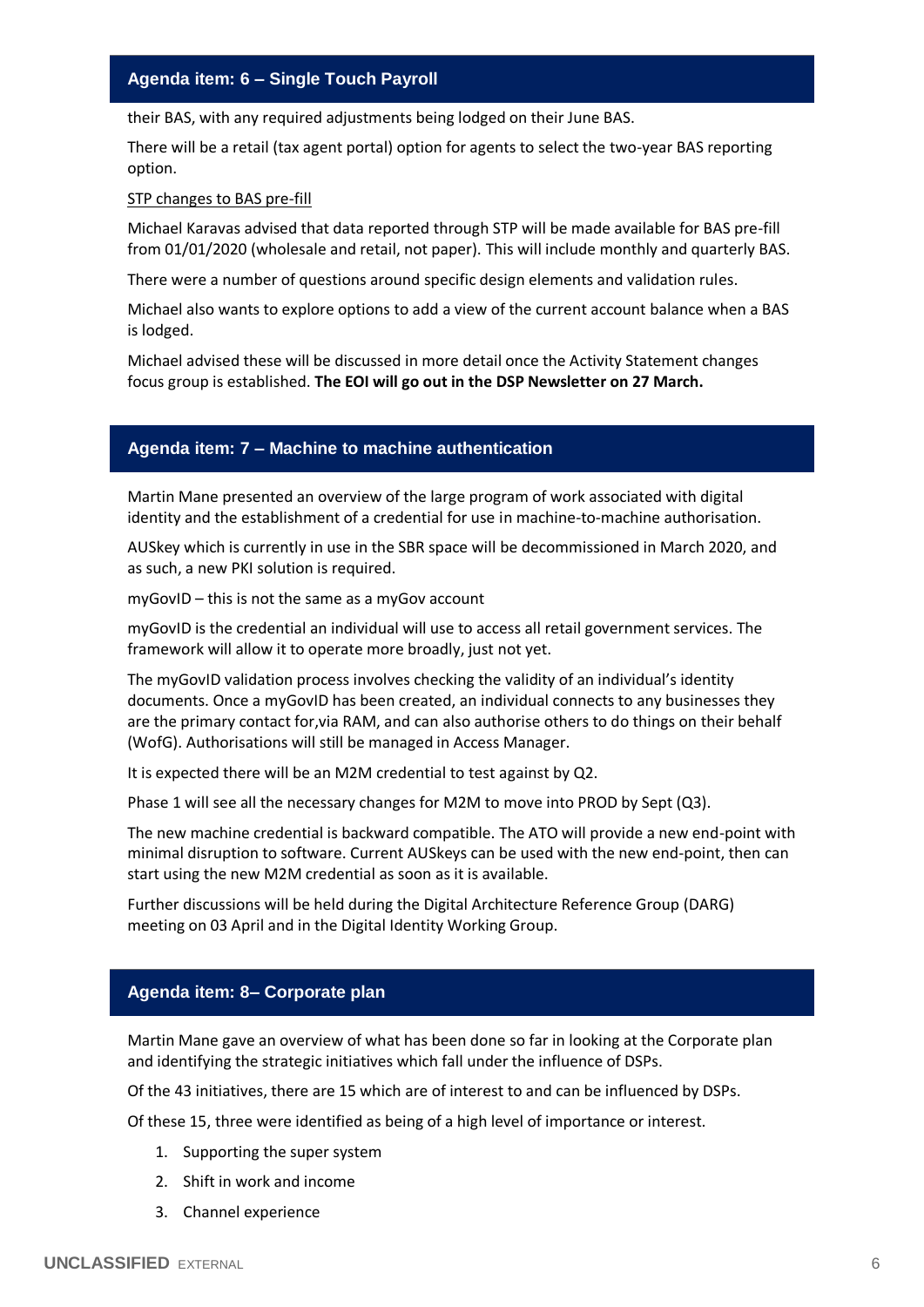# **Agenda item: 8– Corporate plan**

The purpose of these discussions is to gain insights into:

- What we are doing
- Where we might go in the future, and
- What opportunities there are for DSPs to be involved and influence the direction.

#### Supporting the super system

MAAS/MATS allow real-time reporting for APRA funds.

Next challenges:

- How do we shift the SMSF sector to a similar reporting regime
- Further adoption of APIs what APIs could funds make use of
- What is the natural place for individuals to access their super information (eg: ATO Online, banking sites, somewhere else?)

Superfunds are keen to be able to pull both *total super balance* and *total transfer balance* to display in the user interface.

The group agreed there were a number of challenges associated with SMSFs who have no digital capability.

#### Shifts in work and income

This piece of work is still in the exploratory and analysis phase.

In determining the scope of the problem, we need to consider:

- How many people are shifting from PAYGW to contractor status
- How many people do both at the same time

It would be helpful if DSPs have any insights in shifts from employee to contractor, or shifts in rental income.

| <b>Action item:</b> | Due date:             | <b>Responsibility:</b> |
|---------------------|-----------------------|------------------------|
| 20190319 07         | Tuesday 30 April 2019 | <b>DPO</b>             |

The DPO will request DSPs to provide intel around shifts in income:

- Has there been a shift from PAYGW based income to contractor
- Has there been a shift in income? if so, how large?
- Have there been shifts in rental income?

#### Channel experience

There are three key streams identified in this space:

1. Channel sustainability – looking for the best channel for each of our services

When do we provide an API? When do we provide a retail service? When do we provide both?

The group agreed they would like to be consulted earlier in the process of developing a